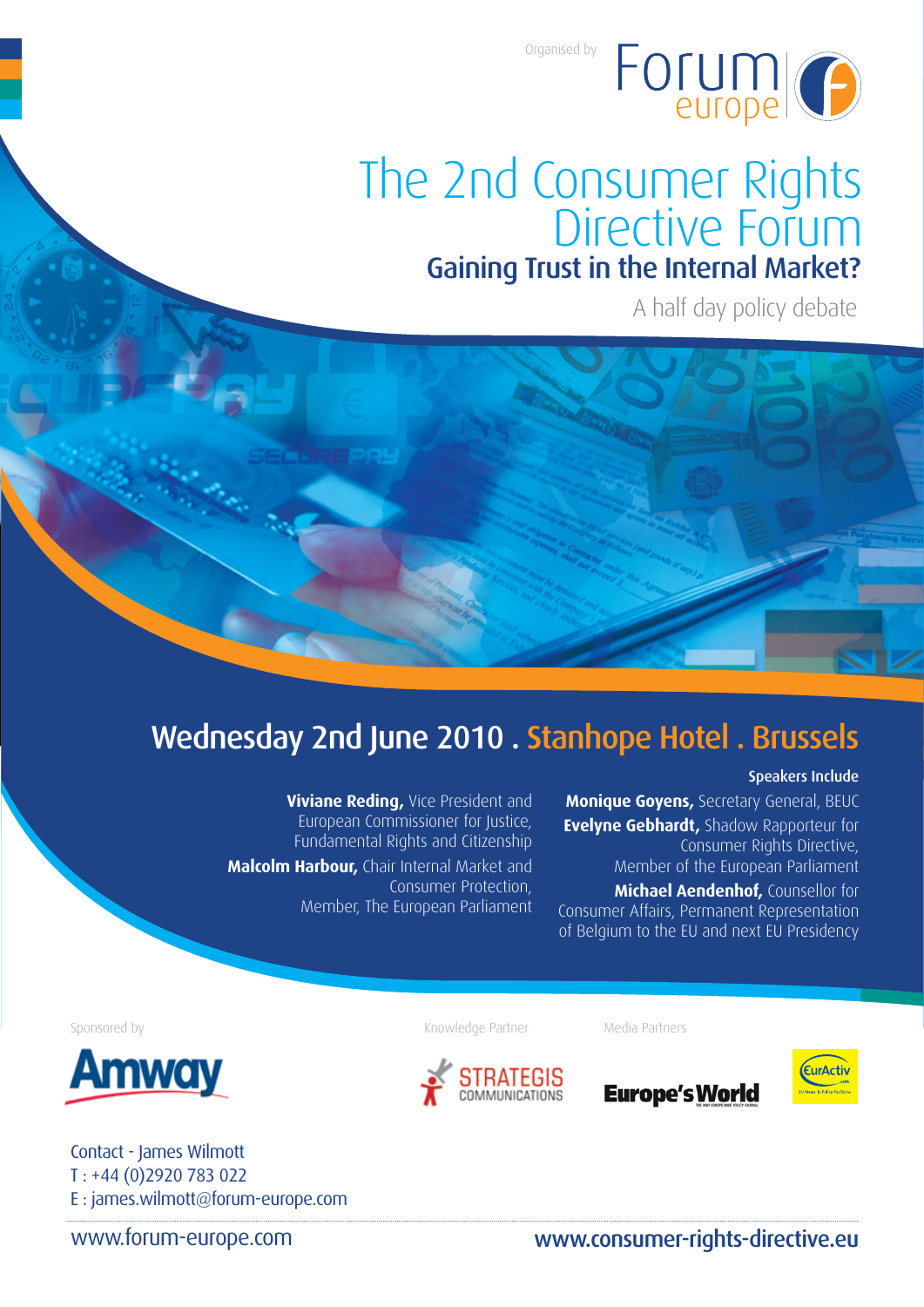



# The 2nd Consumer Rights Directive Forum Gaining Trust in the Internal Market?

Wednesday 2nd June 2010 . Stanhope Hotel, Brussels

## Background

On the 2nd June 2010 in Brussels, Forum Europe will organise a second conference on the Consumer Rights Directive, the highly controversial and wide reaching proposal currently making its way through the EU legislative process.

Further information can be found below and also online at www.consumer-rights-diretive.eu.

Alternatively, please contact James Wilmott on: T. +44 (0)2920 783 022 E. james.wilmott@forum-europe.com

# Speakers Include



Viviane Reding, Vice President and European Commissioner for Justice, Fundamental Rights and Citizenship



Malcolm Harbour, Chair Internal Market and Consumer Protection, Member, The European Parliament



Monique Goyens, Secretary General, BEUC



Michael Aendenhof, Counsellor for Consumer Affairs, Permanent Representation of Belgium to the EU and next EU Presidency



Evelyne Gebhardt, Shadow Rapporteur for Consumer Rights Directive, Member of the European Parliament

# Conference Agenda

- **13:30 14:00 Registration of participants**
- **14:00 14:40 Keynote Speech**
- **14:40 15:30 Session 1:** Will the final Consumer Rights Directive meet stakeholder expectations?
- **15:30 15:45 Coffee Break**
- **15:45 16:05 Keynote Address**
- **16:05 17:00 Session 2:** Harmonisation of contract and marketing law: necessary or a step too far?
- **17:00 End of Conference**

Contact - James Wilmott / T : +44 (0)2920 783 022 / E : james.wilmott@forum-europe.com

### www.consumer-rights-directive.eu